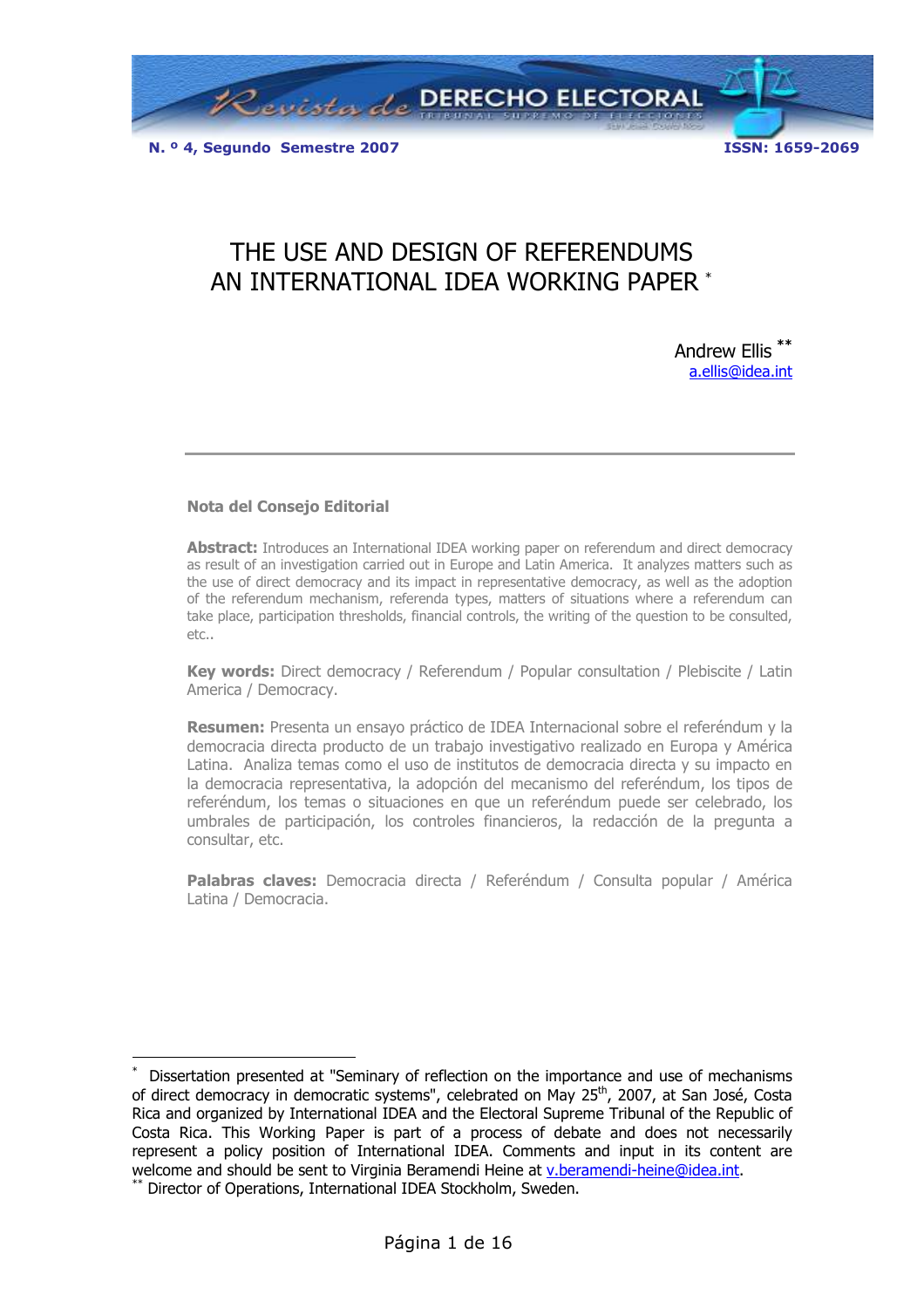

#### Contents

## Part 1: Introduction to direct democracy

International IDEA's work on referendums and direct democracy Use of direct democracy Impact on representative democracy

## Part 2: Options when adopting the referendum mechanism

Introduction Arguments for and against referendums Types of referendum When is a referendum mandatory, and when is there an option to hold a referendum? Mandatory referendums Optional referendums Will the referendum be binding or advisory? Key issues in referendum design When will the referendum be used? Subjects and situations in which a referendum may be held **Exclusions** Is a simple majority enough? Participation thresholds Extra majority requirements Key issues relating to the administration of a referendum Combination of polls The referendum question The referendum campaign Registration of campaigners Financial controls on campaigners Provision of public assistance Voter education Role of the government Role of the media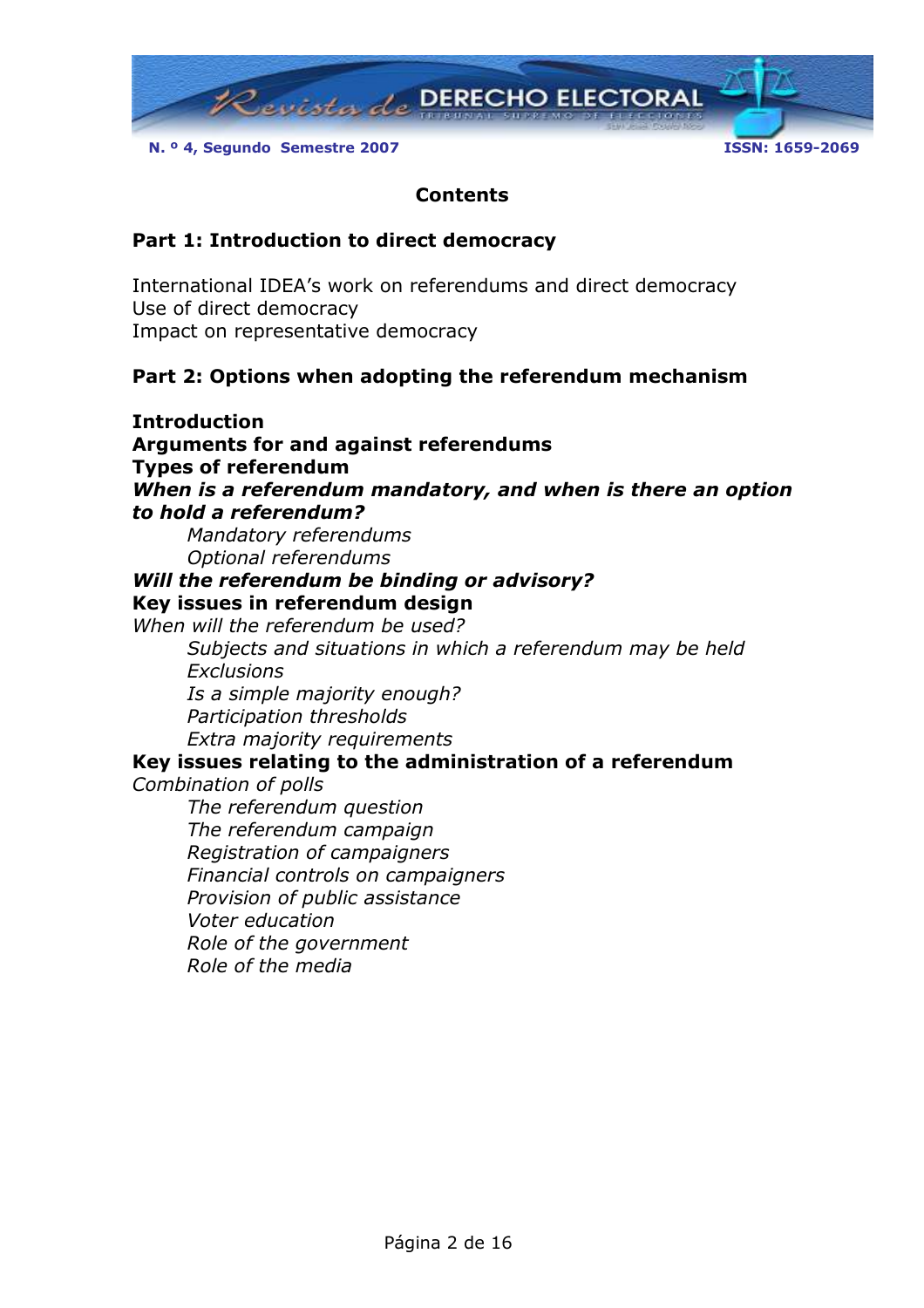

## Part I: Introduction to direct democracy

### International IDEA's work on referendums and direct democracy

In February 2004, International IDEA launched a project focusing on the use of direct democracy in a global context. The project is focusing on the three main direct democracy mechanisms:

- Referendums;
	- o Allowing the electorate a direct vote on a specific political, constitutional or legislative issue.
- Citizen initiatives;
	- o Allowing the electorate to vote on a constitutional or legislative measure proposed by the people if the proponents of the measure gather enough signatures in support of it.
- Recall:
	- o Allowing the electorate a recall vote on whether to end the term of office of an elected official if enough signatures in support of a recall vote are collected.

IDEA's interest in direct democracy concerns whether, when and how the use of direct democracy mechanisms is appropriate to enhance democratic systems. By involving voters directly in decision making processes, does the use of direct democracy increase voter participation? Does allowing voters the opportunity to initiate their own laws and to vote on others increase their satisfaction that political outcomes more accurately reflect their preferences? Does direct democracy reduce dissatisfaction with elected representatives, and does the existence of direct democracy mechanisms act as a discipline on the behaviour of elected officials? Criteria by which the success of direct democracy as a component of a democratic system might be judged include: levels of participation and engagement, or levels of satisfaction with the democratic system.

IDEA's project aims to produce a series of tools outlining options for the design of direct democracy institutions. In doing so, the project is pulling together comparative experience of direct democracy from Europe, Latin America and the rest of the world. Following a meeting in London in March 2004, five smaller working groups have now been established to focus on key areas of work relating to direct democracy. A global conference bringing together the work of the working groups was held in March 2006.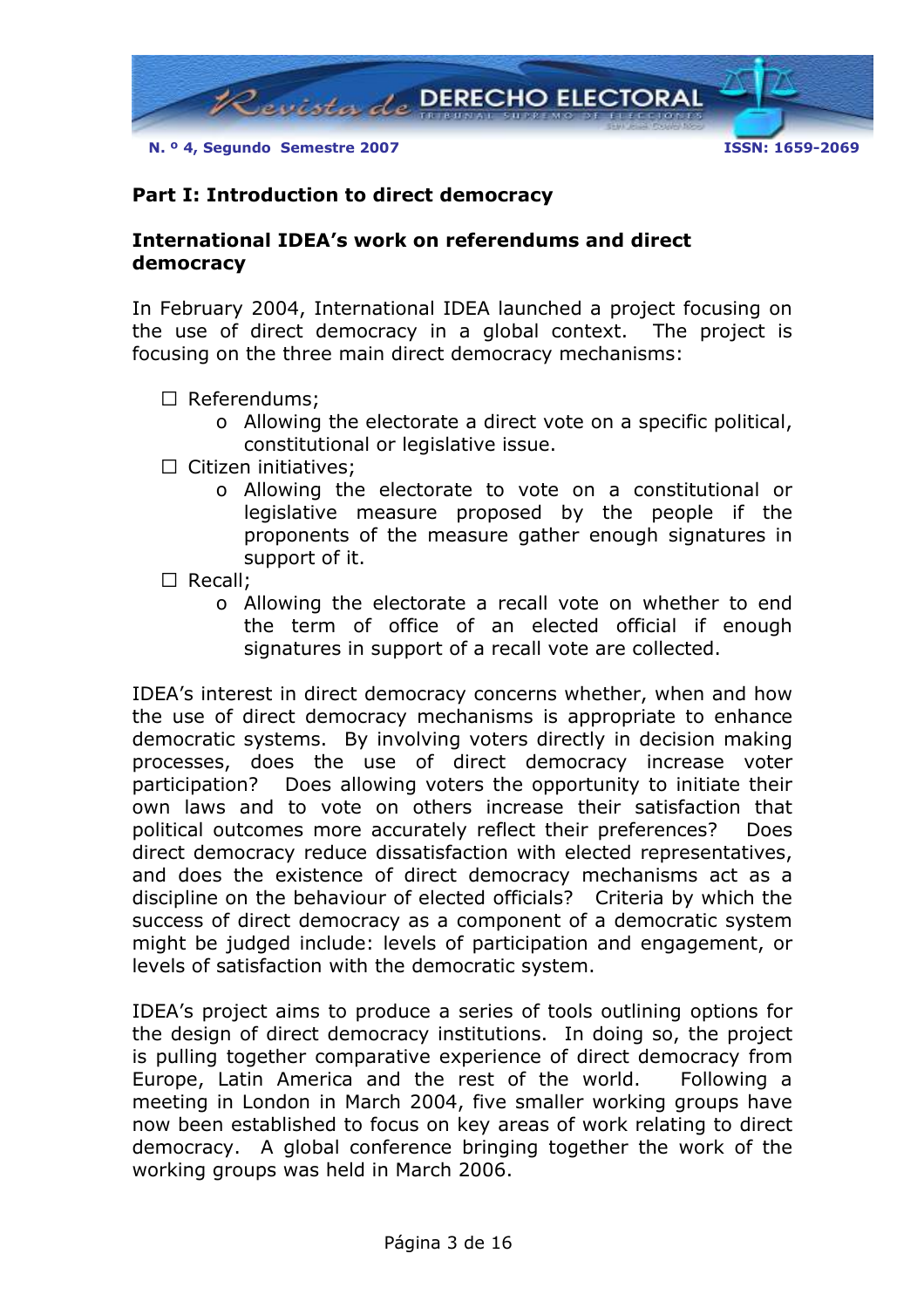

It is in the context of its ongoing project that IDEA has prepared this briefing paper. This paper does not aim to encourage policy makers to choose certain options rather than others, but simply to outline the different alternatives available to countries which incorporate the referendum mechanism into their political and institutional framework.

#### Use of direct democracy

The use of direct democracy is usually contrasted with the wider use of representative democracy. Under representative democracy, voters choose which candidates and parties they want to elect to make decisions on their behalf. Conversely, when direct democracy is used, citizens are able to decide themselves about specific issues and do not delegate the decision making process to their representatives. For example, in referendums voters rather than their elected representatives make decisions about constitutional or policy issues; when using citizen initiatives, voters can actually seek to introduce constitutional or legislative measures themselves. Finally, the recall tool provides voters with a mechanism by which they can replace their elected representatives if they are not satisfied with their performance (i.e. with the decisions that have been taken on their behalf).

#### Impact on representative democracy

Critics of direct democracy argue that it weakens representative democracy by undermining the role and importance of elected representatives. Since it is unlikely that any democratic system will ever be purely direct, weakening elected representatives has a negative effect on the democratic system. However, supporters of the use of referendums argue that, in the context of increasing voter apathy and disenchantment with traditional forms of democracy, direct democracy can help to re-engage voters with politics and democracy. It is also argued that direct democracy acts as a useful discipline on the behaviour of elected representatives, ensuring that they fully consider the likely views of voters when taking decisions on their behalf.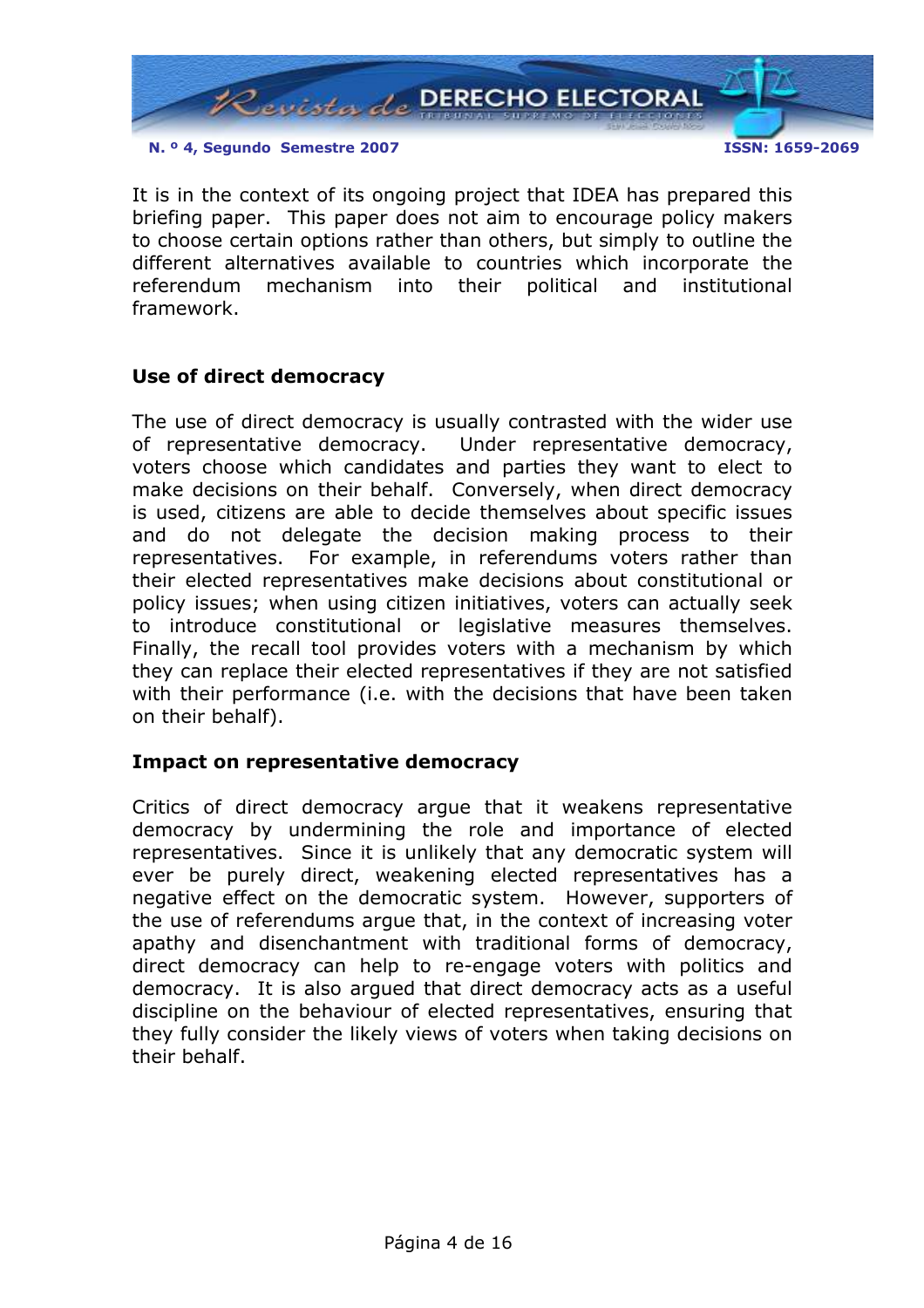

## Part 2: Options when adopting the referendum mechanism

## Introduction

'Referendum' is the term given to a direct vote on a specific issue, in contrast with votes cast at elections, which are made in relation to parties or individual candidates and generally reflect voters' preferences over a range of different issues. Referendums may be held in relation to particular circumstances (e.g., to amend a country's constitution) or in relation to particular political issues (e.g., whether or not to join an international organisation) but are in general held in relation to issues of major political significance.

The terms used to define referendums may differ in different countries. IDEA is currently working on a glossary of common terms used.

## Arguments for and against referendums

Several arguments are advanced in support of and in opposition to referendums.

Supporters of the use of referendums argue that, in the context of increasing voter apathy and disenchantment with traditional forms of democracy, direct democracy can help to re-engage voters with politics and democracy. Another argument advanced in favour of referendums is that they can be used to resolve political problems, particularly for incumbent governments; where a governing party is divided over an issue, for example, holding a referendum can help reach a solution on the issue without splitting the party (examples of this are the 1975 UK referendum on whether the UK should remain in the EC, over which the ruling Labour government was deeply divided, and Sweden's 1980 referendum on nuclear power, where partner parties in the government coalition supported different options).

There are also a number of arguments made *against* the use of referendums. One is that it weakens representative government by undermining the role and importance of elected representatives. Another is that voters do not always have the capacity or information to make informed decisions about the issue at stake, and instead may make ill-informed decisions based on partial knowledge or on the basis or unrelated factors such as the economy or support for the government. This trend may be exacerbated in the case of referendums on complex issues such as constitutional change or international treaties, with which voters are likely to be unfamiliar.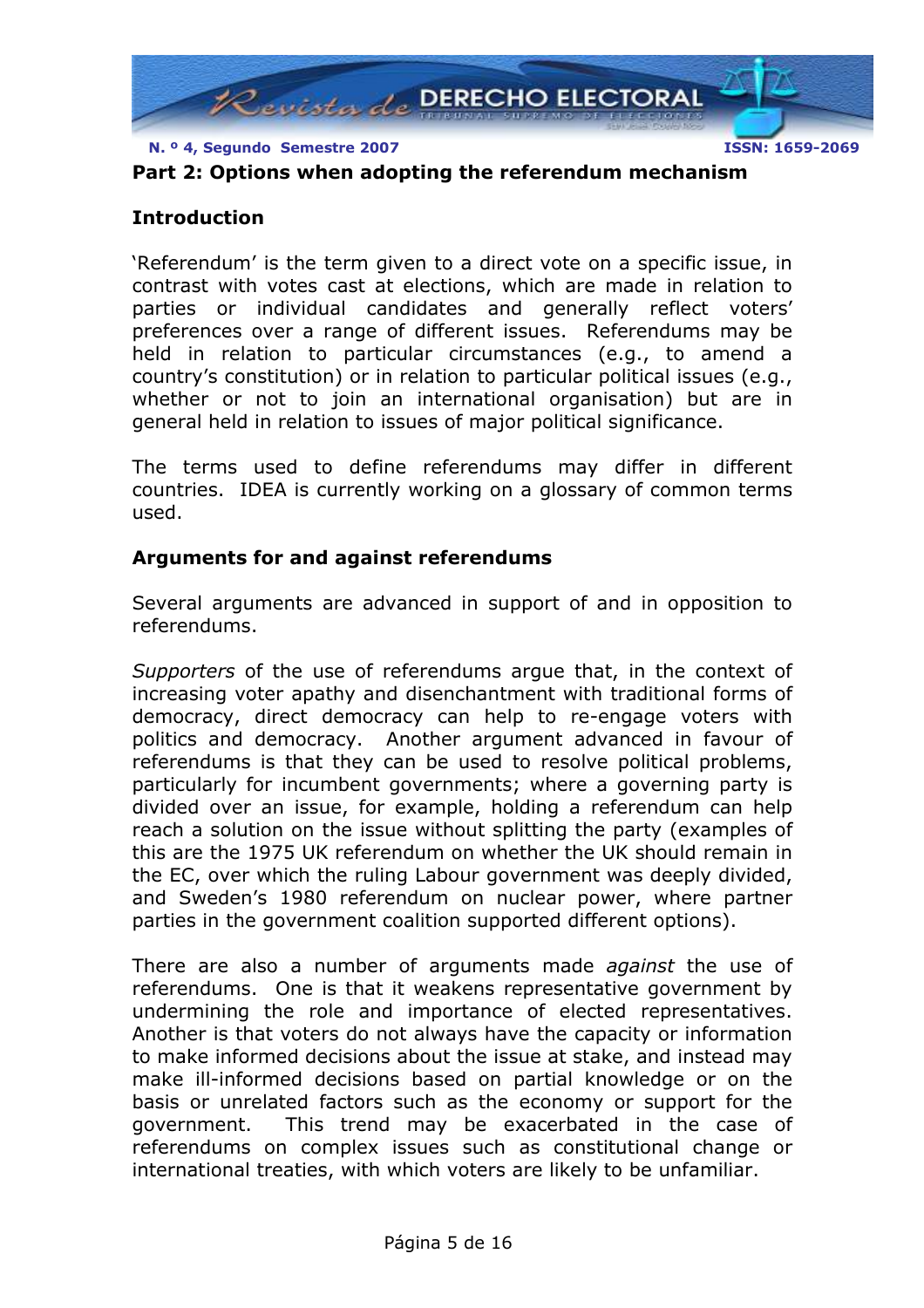

Opponents of referendums also argue that, if the executive has the power to determine when referendums are held, they can be used as a political tool to suit the needs of the governing party rather than in the interests of democracy. They also claim that, since in many countries turnout at referendums is lower than at national elections, the argument that referendums increase the legitimacy of political decisions does not stand up. However, in Switzerland, where several referendums take place each year, the average turnout at referendums of 45% appears to mask a considerably greater willingness by the electorate to participate in direct democracy, with different people participating in the different votes that interest them.

## Types of referendum

### When is a referendum mandatory, and when is there an option to hold a referendum?

#### Mandatory referendum

A mandatory referendum is a referendum that must be held in certain circumstances, or in relation to certain issues. The outcome of a mandatory referendum is usually binding.

Mandatory referendums may be required in relation to predetermined issues. Typically, these are issues of major national significance, for example joining a supra-national organisation (as in Switzerland). In addition, in many countries, proposed amendments to the constitution must be affirmed by a referendum. Alternatively, mandatory referendums may be required in pre-determined situations. One example is in a presidential system, where in the case of disagreement between the president and the legislature, a referendum may be required to resolve the dispute.

The requirement for mandatory referendums is usually specified in a country's constitution or other law.

#### Optional referendum

The second category of referendum is the optional referendum. These are referendums which do not by law have to be held, but can be initiated by the government, and in some cases by other parties. Optional referendums may or may not be binding.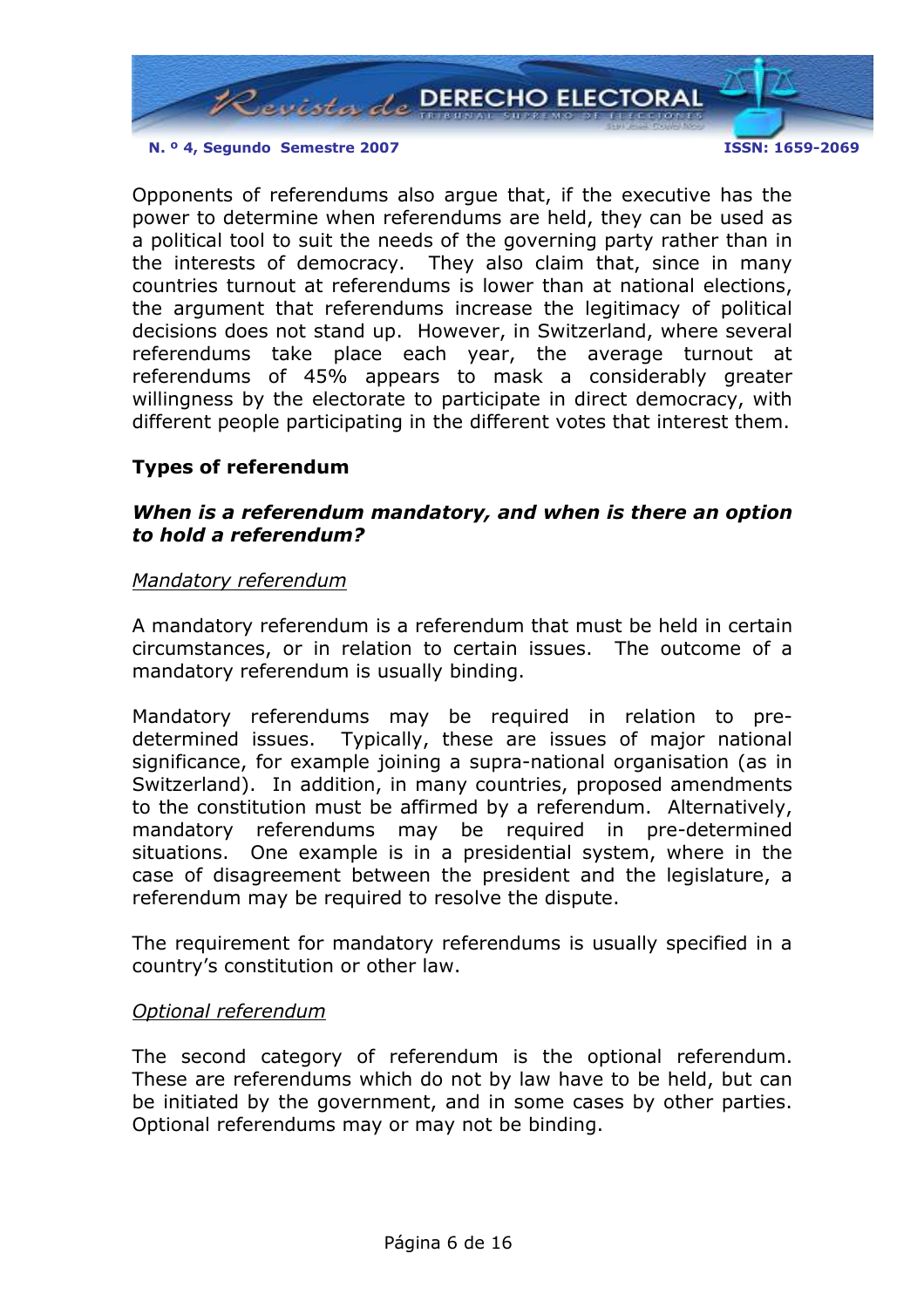

A government can decide to initiate a referendum on a major political issue. It might do so because public pressure for a referendum forces it to hold one, or it might choose to hold a referendum because it is divided on the issue at hand. Optional referendums initiated by the government have been held frequently in Europe on the issue of European Union integration (although in some cases, such referendums have been mandatory because they involve an amendment to a country's constitution). These referendums may not be legally binding, although it may be politically difficult for a government to ignore the outcome.

In addition, in some countries, the legislature, or a legislative minority, may also be able to call a referendum.

A further type of optional referendum is the *abrogative referendum*. Abrogative referendums are held when citizens force a vote on a piece of new law passed by the legislature, usually by collecting a certain number of signatures in support of a vote (see the companion paper in this series on citizen initiatives). In some countries, abrogative referendums can also be used in relation to existing legislation. If the law is defeated in a vote on the issue, it may be required to be repealed or amended.

## Will the referendum be binding or advisory?

In holding a referendum, it must be clear from the outset what the status of the referendum is. Are the President and government bound by the result of the referendum, or is it purely advisory? To avoid uncertainty, which can reduce the legitimacy and validity of the referendum, the answer to this question must be clearly stated within the referendum law.

It may not be in a government's interest for the referendum law to state that the outcome of a referendum is binding, since this means that it has no room for manoeuvre in the event that the outcome of the referendum is not the outcome that it supports. However, it may be difficult for a government to ignore the outcome of a referendum in practice, even if the referendum is technically only advisory. Politically, it might be very unwise for a government to be seen to go against the wishes of the majority of the electorate even if it wants to. These issues should be given full consideration when designing the referendum mechanism.

## Key issues in referendum design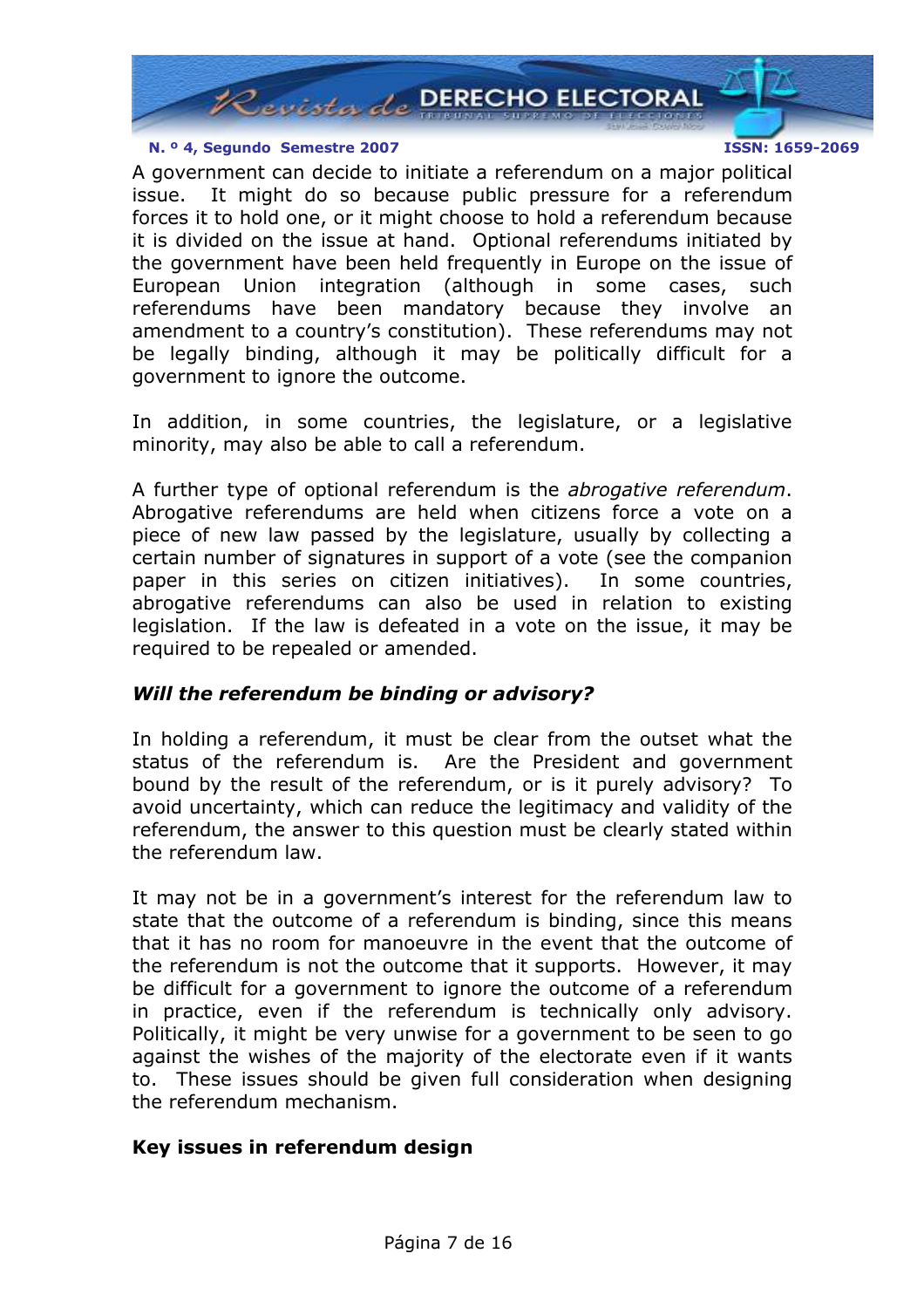

When will the referendum be used?

It is important that the relevant legislation makes it clear when referendums can be held and who can initiate them. In some countries, for example the United Kingdom, referendums are held only when the government chooses to initiate a referendum on a given subject. This can lead to accusations that the referendum is a political tool for the government, rather than a voice of the people.

In other countries, the circumstances in which a referendum can be held are clearly prescribed in the constitution or relevant legislation. Ireland, Switzerland, Uruguay, Taiwan and Australia are examples. Referendums may be held in relation to specifically defined subjects or situations: certain subjects and situations may also be specifically excluded from being the subject of a referendum.

## Subjects and situations in which a referendum may be held

The legislation designing the framework for the referendum should specify which, if any, topics will be subject to the referendum mechanism. In Ireland and Australia, for example, constitutional change is automatically put to a referendum vote, because the constitution cannot be amended without an affirmative referendum vote. In others, issues such as international treaties or supranational organisations are legally required to be the subject of a referendum.

The subjects on which referendums are held broadly varies in different parts of the world. In most of Europe and in Australia, referendums are generally held in relation to issues of major political or constitutional significance (e.g., European integration), and referendums on more day to day policy issues are rarer. In contrast, in Latin America and the Unites States, referendums are more commonly held in relation to internal political issues. Referendums have been held in Latin America on subjects as diverse as: the constitutional system; constitutional reform; political amnesty; and the privatisation of state industries.

Referendums may also be held in certain specified circumstances. In a presidential system, the referendum may be a useful tool if there is deadlock between the President and Congress; allowing the people a vote in a referendum may provide a less controversial way of resolving the dispute.

In other countries, such as Italy, Uruguay and Switzerland, referendums are held if signatures are collected from enough voters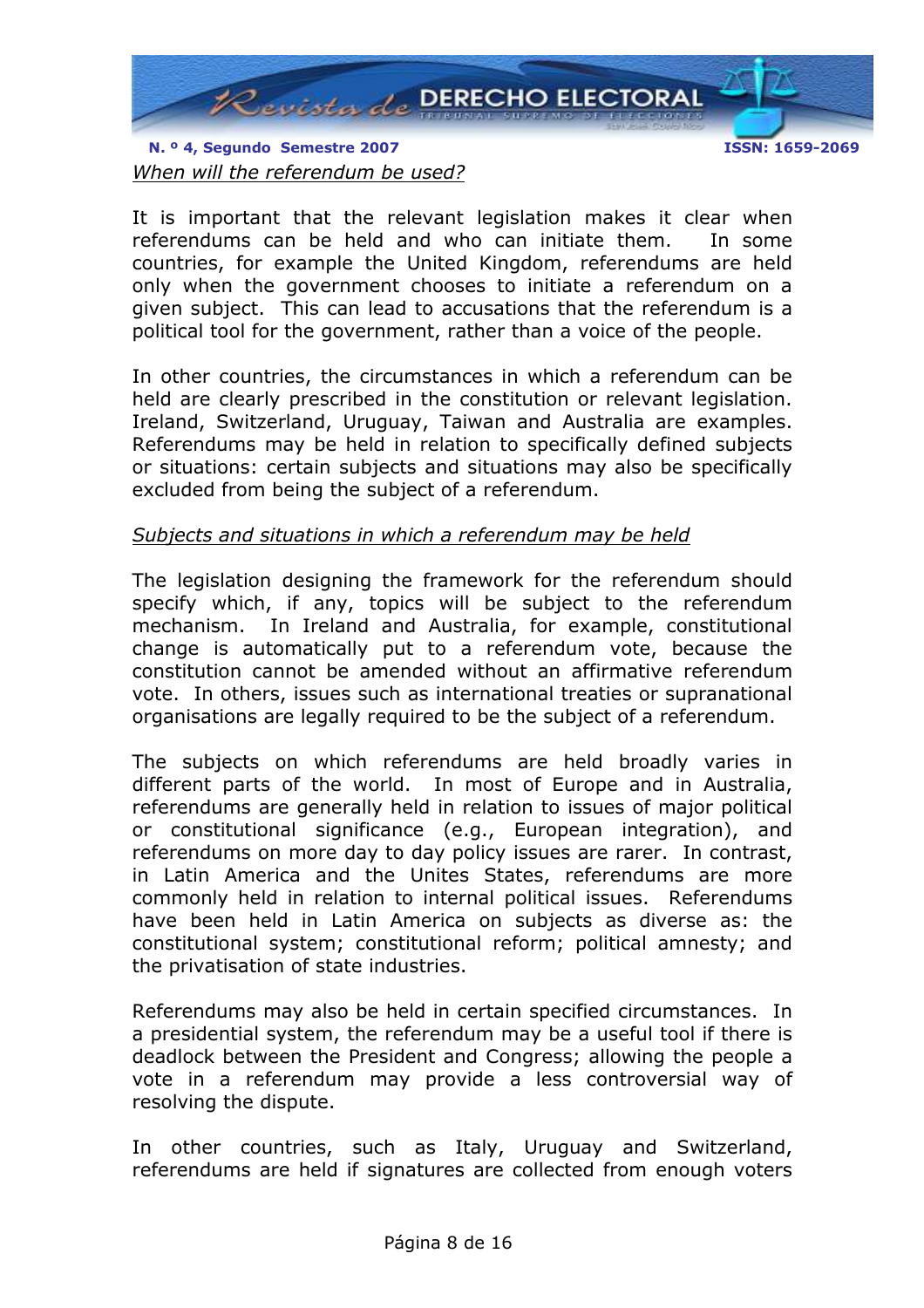

to force a vote on a particular issue. This procedure may be used in relation to existing or recently passed legislation, in which case it effectively allows voters the opportunity to veto a piece of legislation they do not agree with.

#### **Exclusions**

Certain subjects may be constitutionally or legally excluded from being the subject of a referendum. In Uruguay, the referendum cannot be used in relation to laws concerning fiscal policy or laws applicable to the executive power (e.g. pension laws for civil servants). In countries where there has been a recent political transition, certain sensitive subjects might also be excluded from the referendum mechanism. In Colombia, for example, the issue of amnesty (as well as the issue of taxation) is excluded from being the subject of referendums.

When preparing referendum laws, it is important that, if restrictions on the use of the referendum are to be imposed, policy makers drafting the law should be able to justify the basis for the exclusions.

#### Is a simple majority enough?

It is important that the design process gives due consideration to the threshold of support and/or participation that is required for a referendum to pass. One option is that achieving a simple majority of the voters who turn out to vote is enough for a referendum to pass. Alternatives include imposing minimum participation thresholds or requirements for double or super majorities.

#### Participation thresholds

Imposing a participation threshold requires means that the outcome of a referendum is only valid if there is a minimum specified turnout. Therefore, if a referendum is required to achieve a turnout of 40% in order for the outcome to be valid, but only achieves turnout of 33%, the result of the referendum is not implemented, and it will not be binding either way.

An argument in favour of participation thresholds is that they prevent a small minority of voters from imposing their will on the democratic process. If, for example, a referendum achieves a 52% yes vote on a turnout of 50%, this means that around only a quarter of voters have actually registered their support for the referendum; yet in the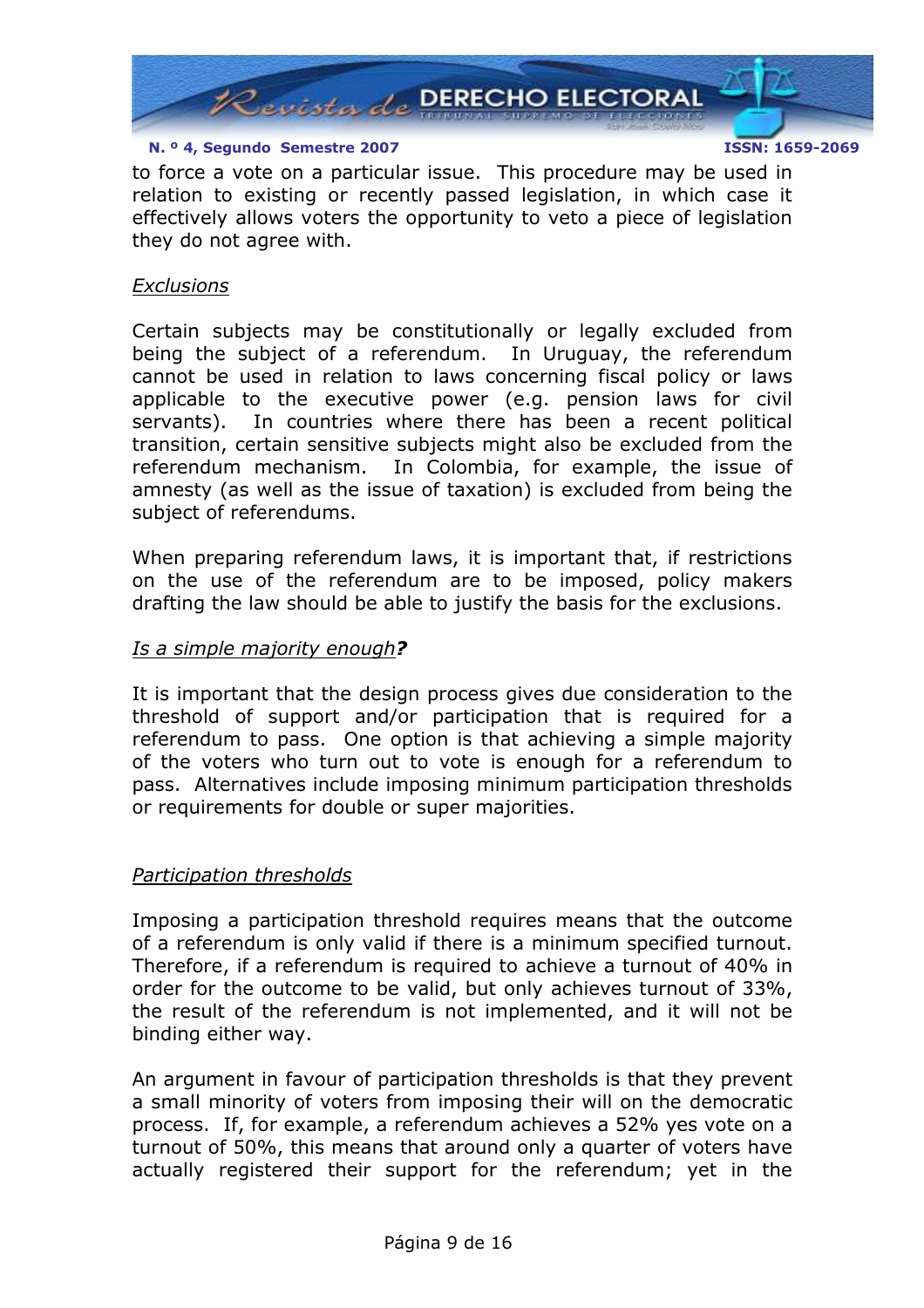

absence of a turnout quorum, the views of this quarter will determine the outcome of the referendum. Imposing a turnout requirement of, say 75%, of the electorate would ensure that a yes vote achieve the support of at least a third of registered voters.

However, opponents of participation thresholds argue that they are inherently unfair, in that they effectively categorise abstention as a no vote. In addition, imposing such imposing thresholds is only workable if the register of voters is accurate and up to date. Using a participation threshold in a country where the register is inaccurate would mean that the participation threshold is wrong relative to the number of voters who actually exist. If, for example, a country's electoral register includes the names of 10 million people, 5% of whom are 'missing' voters who do not actually exist, and a participation threshold of 40% is in place, it will be harder to achieve the 4m votes required, since there are only actually 9.5m voters.

The use of the referendum in Colombia is subject to a participation threshold of 25%. Fifteen questions concerning government spending and wages and measures to reduce corruption were put to voters in October 2003. However, all fifteen measures were defeated because none achieved the level of turnout required for the referendum to be valid. Some experts have suggested this is because many of the people on the Colombian electoral register are either no longer alive, or are migrants who have left the country and are no longer resident to vote.

#### Extra majority requirements

Another possibility, whether combined with a turnout quorum or not, is to impose extra majority requirements for a referendum to pass. Instead of a referendum passing if a simply majority vote yes, extra majority requirements might impose additional requirements for a majority to be achieved in a certain proportion of regions, or requirements for a majority of a certain percentage of turnout.

In Australia, for example, not only must a referendum achieve an overall majority, it must also achieve a majority in at least four of the six Australian states.

## Key issues relating to the administration of a referendum

A number of issues arise in regard to the politics, administration and logistics of holding a referendum.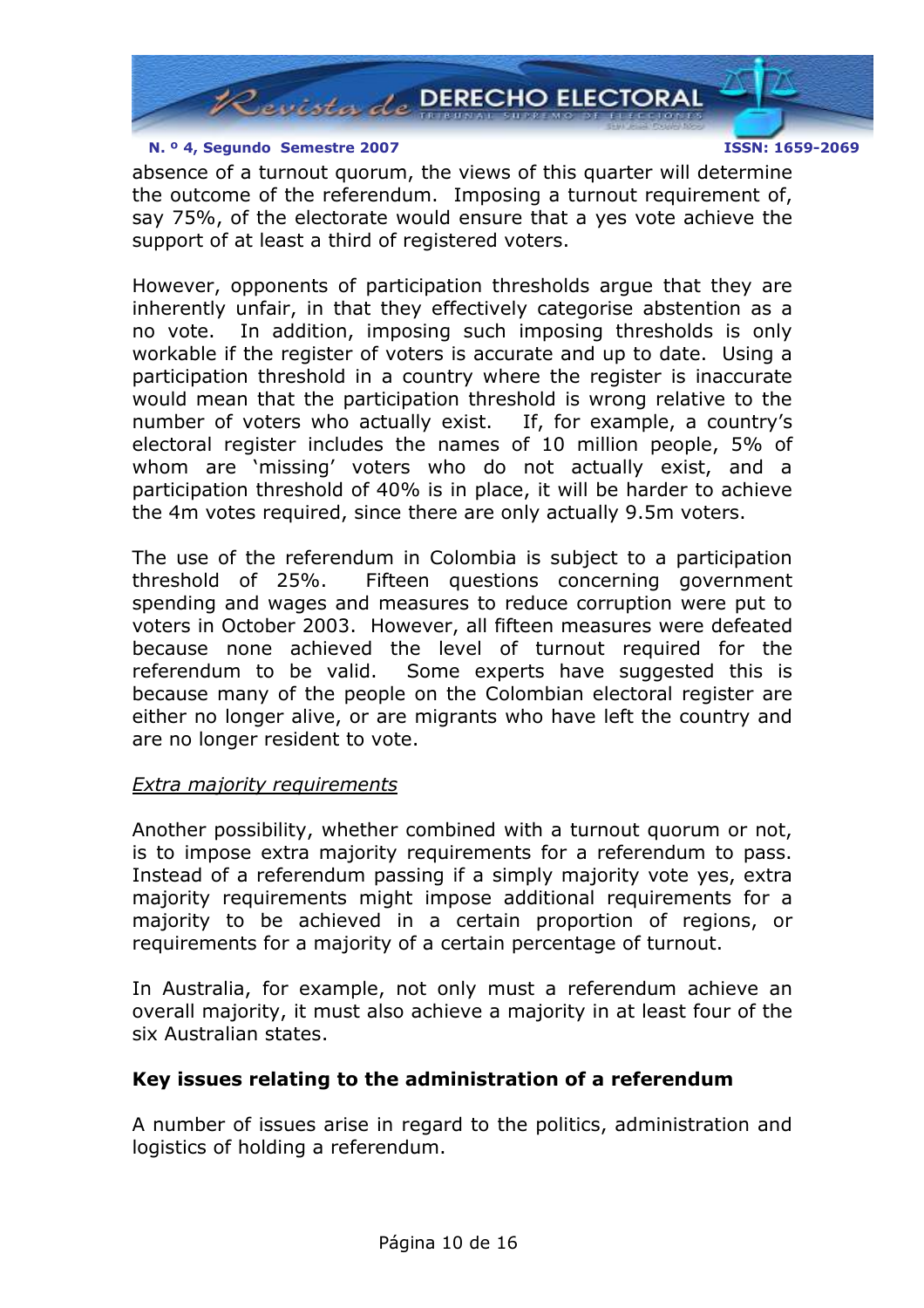

## Combination of polls

When a referendum is held, it must be decided whether or not it is to be combined with another poll (e.g., an ordinary general election), or whether the referendum is to be held separately. It is sometimes argued that combining polls can increase the risk that voters will confuse separate issues (e.g., the performance of the incumbent government can be confused with the issue on which the referendum is being held). However, from an administrative point of view, it may be more cost effective to hold a referendum at the same time as an election

## The referendum question

One of the most important issues is the drafting of the referendum question. Research by experts has shown that the way the question is phrased can have significant implications for how people vote. Therefore, those campaigning for and against the referendum will have an interest in how the question is worded, since even a slight change to the question might affect how voters cast their votes at the referendum.

Different organisations could have responsibility for determining the referendum question. The Electoral Management Body (EMB) might be a sensible option if it is perceived to be neutral in the referendum debate; its first responsibility would be to ensure that the referendum question is intelligible to voters, rather than to try to encourage voters to vote a particular way. Alternatively, the government might assume responsibility for drafting the referendum question. However, if the government supports a specific outcome to the referendum, it may try to deliberately phrase the question so as to encourage people to vote a certain way. Even if it does not attempt to do so, opponents of the government's position might perceive that it is deliberately trying to load the question, which could undermine the legitimacy of the referendum.

One solution to this potential problem is to allow the government to draft the question, but provide for an independent organisation, for example the EMB or Referendum Commission, to provide a neutral oversight of the question drafting process. In the UK the government is responsible for drafting referendum questions, but the independent Electoral Commission is required to publicly comment on the intelligibility of the questions. The Commission has made public a set of criteria by which it will do so, see. Although the government is not required to take note of the Commission's views, it would be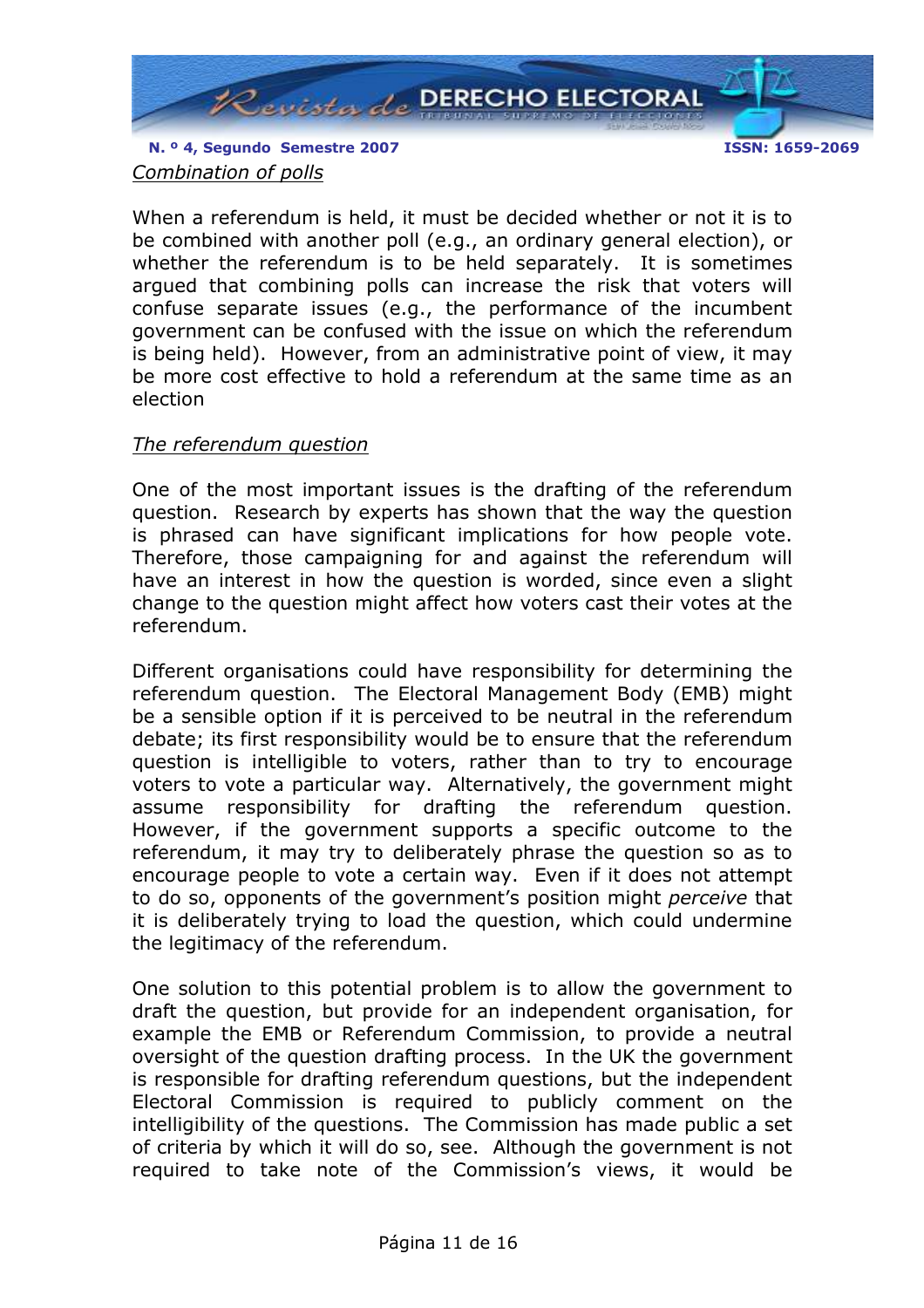

politically difficult for it to disregard the Commission's comments if they were very critical.

To view the UK Electoral Commission's guidelines on referendum questions, click on http://www.electoralcommission.org.uk/templates/search/document. cfm/8644

A further alternative might be to try to seek agreement on the question between the main referendum campaigners. This might be extremely difficult (if not impossible) and potentially time consuming.

However the question is drafted and regardless of who it is drafted by, it is important that the *process* for designing the question is clear, and is adhered to. Confusion over the responsibility and process for designing the referendum will undermine acceptance and legitimacy of the referendum question and whole referendum process.

#### The referendum campaign

There are several different models of regulating referendum campaigns. Some countries choose not to impose any controls at all, preferring to leave the campaign and campaigners unregulated. In other countries, financial and other controls are imposed on any individual or organisation which wishes to participate in the campaign.

Consideration of how, if at all, to regulate the campaign is important because providing a framework for open debate is crucial to the conduct of a free and fair campaign and referendum. However, the interpretation of what a fair campaign is differs. Does a 'fair' campaign mean an equal campaign, in which both sides have equal resources to spend to promote their case? Is a fair campaign one in which each side of the campaign has a minimum equal level of funding but is also able to fund-raise and spend private contributions? Or does a fair campaign mean leaving campaigners unchecked to spend any money made available to them, as dictated by the level of support for each side of the campaign?

#### Registration of campaigners

In some countries, such as Canada, organisations and individuals that wish to campaign for or against a certain outcome at the referendum are required to register their intention to do so. This is to ensure that campaigners comply with controls imposed to ensure a fair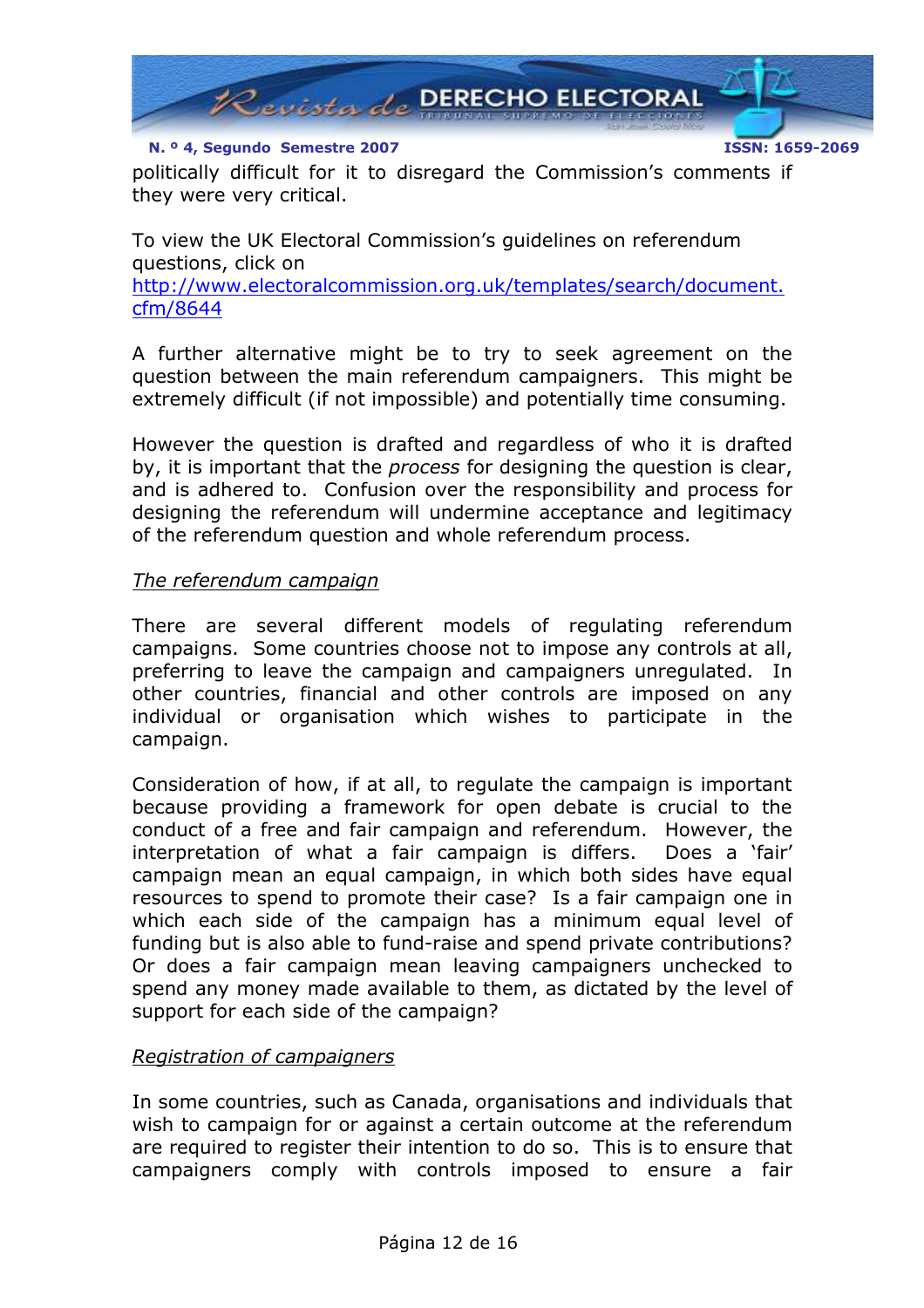

referendum campaign. When designing a framework for regulating the campaign, policy makers will need to decide whether or not to make registration of campaigners a feature of the framework.

### Financial controls on campaigners

Whether or not campaigners are required to register, certain controls may be imposed on any individual or organisation campaigning for an outcome at the referendum. One such control may be to require any campaign advertisements and material to bear the name and address of the organisation that published it, in order to ensure that the public are aware of whom campaign material is published by. This control applies in Australia and the UK.

Many countries impose financial controls on campaigners; either limiting the amount of money that can be spent on campaigning, or restricting the level or sources of private contributions that can be accepted for the purpose of the referendum campaign; in addition, disclosure of expenditure and contributions may be required after the referendum. In Canada, for example, the amount that registered referendum committees can spend is limited, and financial contributions can only be accepted from Canadian sources. In the UK, disclosure of both expenditure and contributions is mandatory after the referendum. In Colombia, expenditure controls apply and campaign accounts must be published after the poll.

In contrast, at the Swedish referendum in 2003 on whether to join the Euro, there were no controls restricting the amount of money that could be spent by campaign groups. In the US, campaign expenditure controls have frequently been ruled unconstitutional by the courts, on the basis that they are a restriction on freedom of speech. Therefore although some polls at federal and state level are subject to contribution and/or disclosure controls, some referendums are held at state level without any financial controls being imposed.

If financial, contribution or disclosure thresholds are to be imposed, consideration must be given to the levels at which these should be set. If similar controls are imposed for routine elections, these might provide a useful comparative. A further important aspect to consider is the practicality of the controls: how will they be implemented and monitored?

#### Provision of public assistance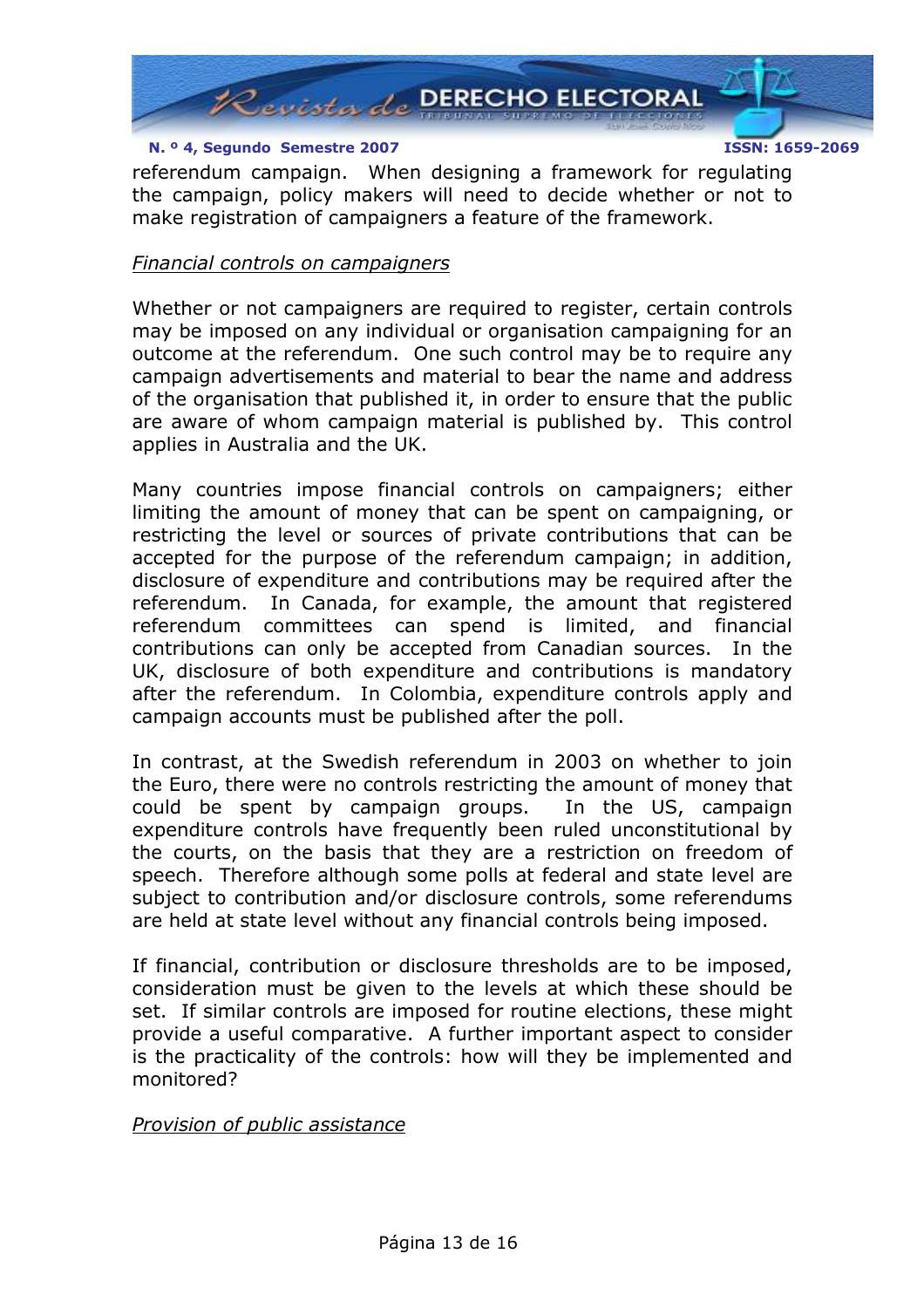

To ensure a minimum level of campaigning for each outcome to the referendum, many countries provide grants and other assistance to selected campaign organisations. Depending on the number of campaign organisations that exist, it is unlikely (although not impossible) that all campaign groups will receive public assistance to run their campaigns. Countries can choose to recognise and provide assistance to a single umbrella campaign group campaigning for each outcome (such as Australia and the UK), or otherwise select organisations on the basis of being representative of the outcome for which they are campaigning.

Public assistance might be provided in different forms. In some countries, cash grants are provided. This might be in the form of an equal level of funding made available to all sides of the campaign. In the US, the fact that opposing campaign groups often have access to significantly different levels of resources has led to debate about how public assistance might most usefully be allocated. One proposed solution is to ensure that the one side of the campaign never spends more than a fixed proportion of total campaign spending, by providing subsidies to the poorer campaign the more the betterresourced campaign spends. Other proposals to remedy the problem – if, indeed, it is perceived as one – include providing forms of noncash assistance.

Non-cash assistance might include the provision of free radio and television broadcast time, freepost facilities or free use public meeting rooms. In Colombia, the media are required to give broadcast time to the yes, no and abstention campaigns. Alternatively, the state may offer incentives to firms that assist campaigners, e.g. by providing tax-breaks to media outlets that allow campaigners to print or broadcast their arguments.

If public assistance is to be provided to campaign groups, the terms on which it is provided must be clearly defined. These terms include:

- who is eligible to public assistance;
- how much public assistance is available;
- what conditions must be met in order for public assistance to be provided;
- whether public assistance can be withdrawn.

#### Voter education

Whilst referendum campaigners may provide useful information to voters, it is important to consider the need for a source of unbiased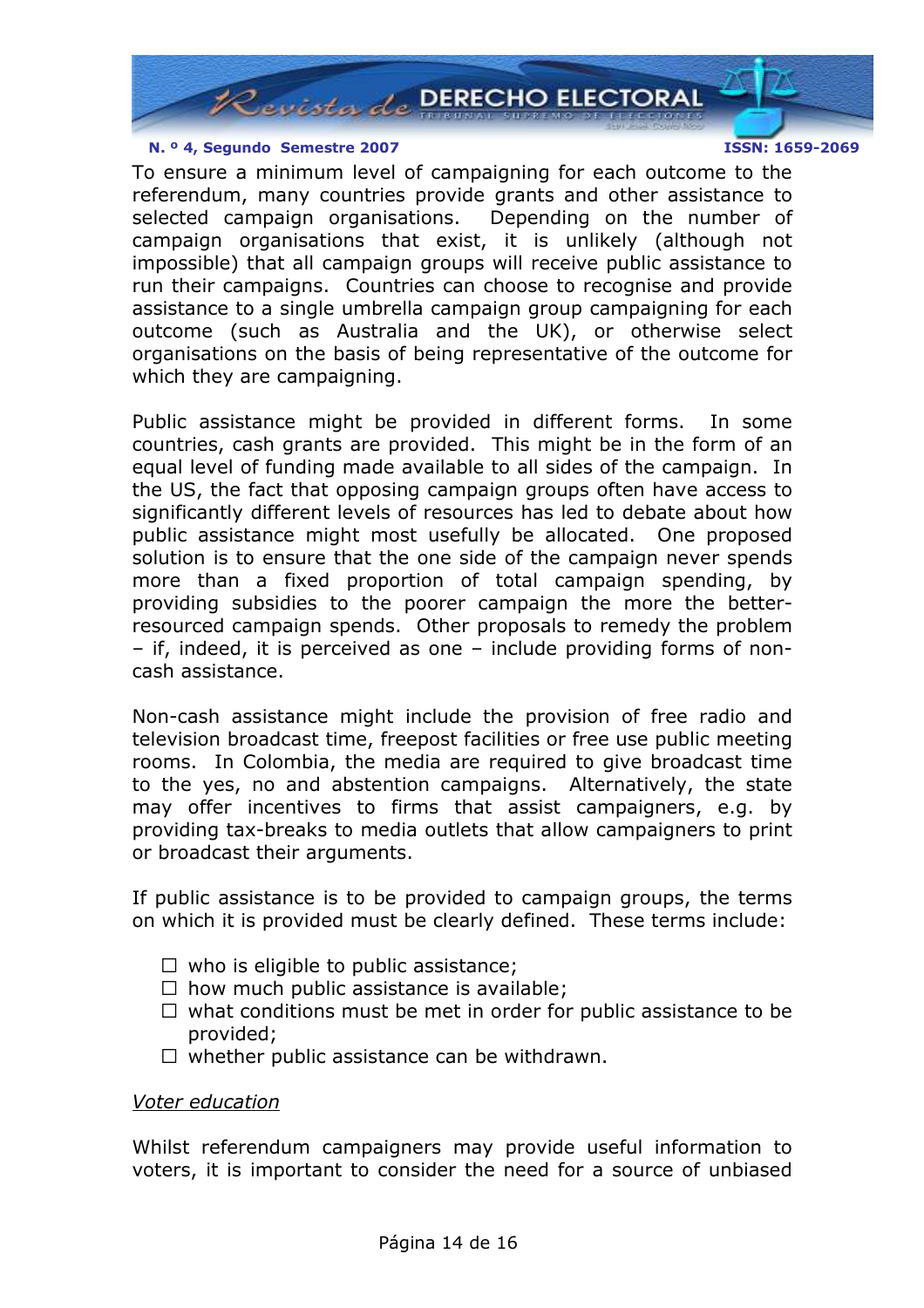

and non-partisan information. An important role of information is to facilitate debate and discussion about the referendum proposal, thereby providing voters with as much assistance as possible in reaching their voting decisions. However, many voters may be more inclined to trust arguments presented by organisations which are not campaigning for a certain outcome.

There are different approaches to the provision of non-partisan information. In many US states, the state government is responsible for publishing an information pamphlet, which many voters cite as their prime source of information in reaching a decision on how to vote. The pamphlet usually contains an article from yes and no campaigners, but crucially also contains an independent analysis of the proposition by the government. In other countries, the government's information department might run information campaigns, such as distributing leaflets or running broadcasts.

In Ireland, the independent Referendum Commission is responsible for running an information campaign that explains the subject of the referendum and sets out arguments for and against the referendum proposal. The Commission is required to disseminate this information as widely as possible, and promote and facilitate debate at the referendum. At the 1999 Australian referendum on the monarchy, the government established an experts group to direct a neutral public education campaign, giving the group a substantial budget in order to fund its operations.

If the government does agree to fund a non-partisan information campaign, there are various different mediums through which the campaign could be run. In many countries, an information booklet is delivered to every household or registered voter. In others, television and radio broadcasts might be used. In terms of encouraging people to vote, billboard and poster adverts can be used to convey shorter messages to the public.

#### Role of the government

An issue related to both the regulation of the campaign and voter education is the role of the government in the campaign. If the government supports a certain outcome to the referendum and is permitted to campaign for it, the considerable resources available to it may mean that the campaign is weighted disproportionately in favour of the outcome that the government supports. It may be difficult to legislate on or regulate the activities of the government to prevent them from campaigning, although in Ireland, the government